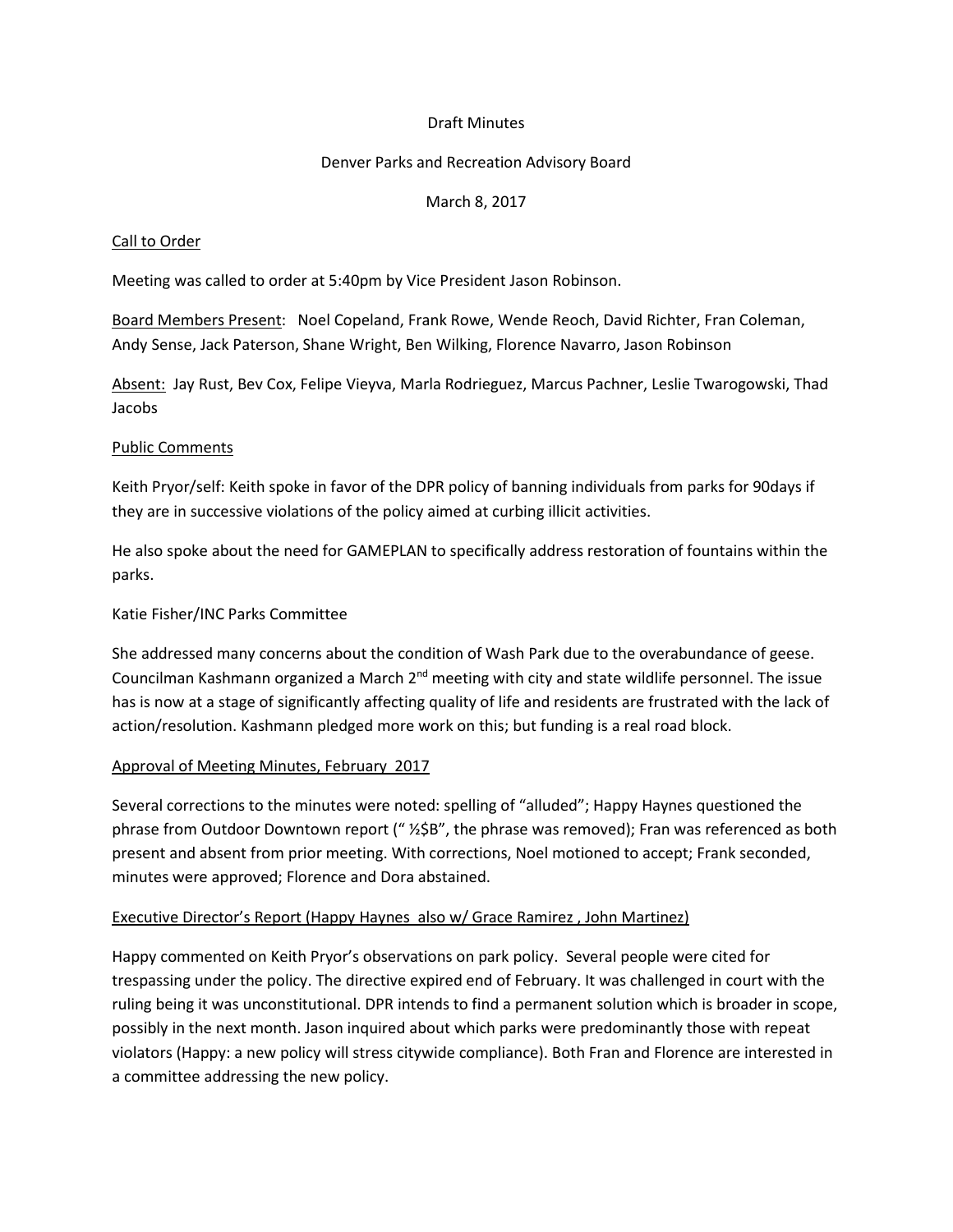Happy spoke about the GOCO bond process. Several task forces have been established, and DPR is participating as well. The package should be completed in June. She indicated that department needs will likely outweigh what funding might be available; so the balance between increasing demand and addressing deferred maintenance as always requires tough choices. Further to Keith Pryor's comments about fountain operations: Happy indicated both historic buildings and fountains are in the DPR list. Noel asked about the creation of a dedicated funding source and suggested GAMEPLAN would be an appropriate place to address that. Happy says it's essentially the Mayor's prerogative.

A FAQ's summary was presented regarding the ongoing community discussing regarding the possible Overland Golf Course Music Festival. Grace Ramirez provided details on the next community meeting on the 14<sup>th</sup> and also indicated another survey (internet based due to time constraints) is going out. Fran commented on her meeting with Councilman Flynn who asked how wide the meeting notification was. Also he questioned as to why Ruby Hill Park might be used in lieu of the golf course. Andy asked about the lawsuit process (Happy doesn't know).

Happy indicated the Platt to Park Hill storm detention project procurement process is moving forward. CP golf course redesign RFP's are expected back in April. She acknowledged a lawsuit filing against the project; court hearing might be in August but the department is moving forward. The 39<sup>th</sup> Ave Greenway and Open Channel project is developing final design guidelines should be complete by mid-month to go into design documents. Happy said she would follow up with him.

### Committee Reports

39<sup>th</sup> Ave Open Channel, Leslie: An update presentation handout on the was distributed but Leslie was not present to go through it.

GAMEPLAN, Florence: The task force meets on the  $23<sup>rd</sup>$ . Three open houses throughout the city have been scheduled. Fran commented she was impressed with the contractor's responses and the overall process.

Outdoor Downtown, David, Andy: Neither David nor Andy was present at the McNichols building presentation of the draft plan, but Happy was. She indicated the plan will begin introductions to City Council soon. Noel asked about the formation of a downtown maintenance district (that's in the Plan). Happy further expressed satisfaction in the Downtown Denver Partnership involvement as a partner in the project and cited that they are providing money for Skyline/Block One. Shane expressed a desire to see the plan connect with other parts of the city (e.g., Globeville Landing, stock show commitment to build a bridge over the Platte to create park space as a piece of the National Western redevelopment.

### Executive Directors Report cont'd.

John Martinez updated PRAB on the process of re-allocating rec center hours to better meet the needs for daily operations. The goal is to have at least 6 day a week operations, particularly after school hours. Additionally funding is available for 2017, and a phased approach to providing equity and access and programming amenities is being utilized. An effort to update communities as to the rationale and details